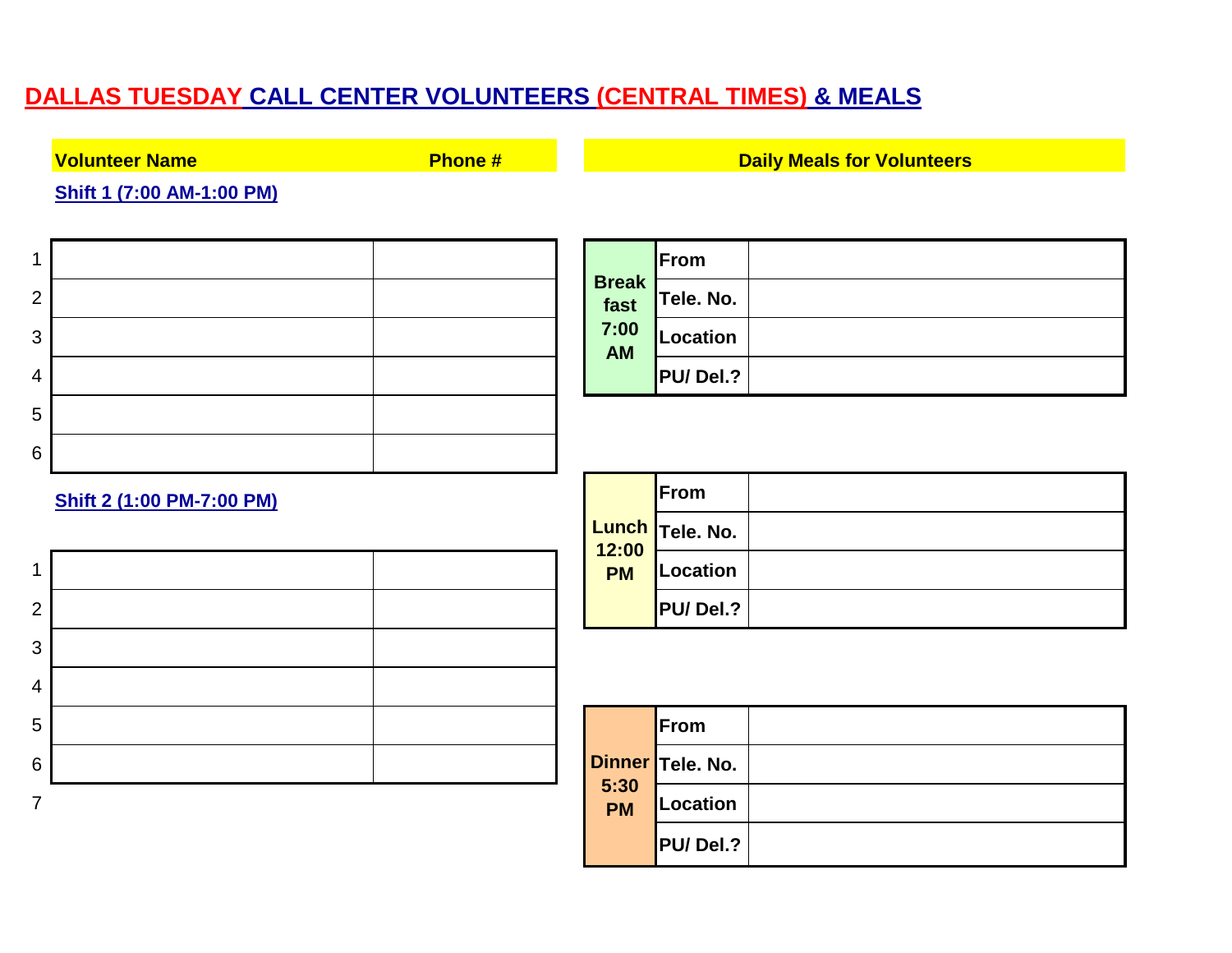## **HOUSTON WEDNESDAY CALL CENTER VOLUNTEERS (CENTRAL TIMES) & MEALS**

| <b>Volunteer Name</b>              | <b>Phone#</b> |                                    |                 | <b>Daily Meals for Volunteers</b> |
|------------------------------------|---------------|------------------------------------|-----------------|-----------------------------------|
| Shift 1 (7:00 AM-1:00 PM)          |               |                                    |                 |                                   |
| <b>Steven McClane</b><br>1         |               |                                    | From            |                                   |
| Dolores Glvan<br>$\overline{2}$    |               | <b>Break</b><br>fast               | Tele. No.       |                                   |
| 3 Kay Schneider                    |               | 7:00<br><b>AM</b>                  | <b>Location</b> |                                   |
| 4 Randy Rainey                     |               |                                    | PU/Del.?        |                                   |
| 5<br><b>Yolanda Navarro-Flores</b> |               |                                    |                 |                                   |
| 6<br><b>Larry Massey</b>           |               |                                    | From            |                                   |
|                                    |               |                                    | Lunch Tele. No. |                                   |
| Shift 2 (1:00 PM-7:00 PM)          |               | 12:00<br><b>PM</b>                 | Location        |                                   |
|                                    |               |                                    | PU/Del.?        |                                   |
| Kate Soognoreli<br>1               |               |                                    |                 |                                   |
| 2 Steven McClane                   |               |                                    | From            |                                   |
| 3<br>Deena Evrest                  |               | <b>Dinner</b><br>5:30<br><b>PM</b> | Tele. No.       |                                   |
| 4 Mary Pierson                     |               |                                    | <b>Location</b> |                                   |
| <b>Richard Fitzgerald</b><br>5     |               |                                    | PU/Del.?        |                                   |
| <b>Rick Dennis</b><br>6            |               |                                    |                 |                                   |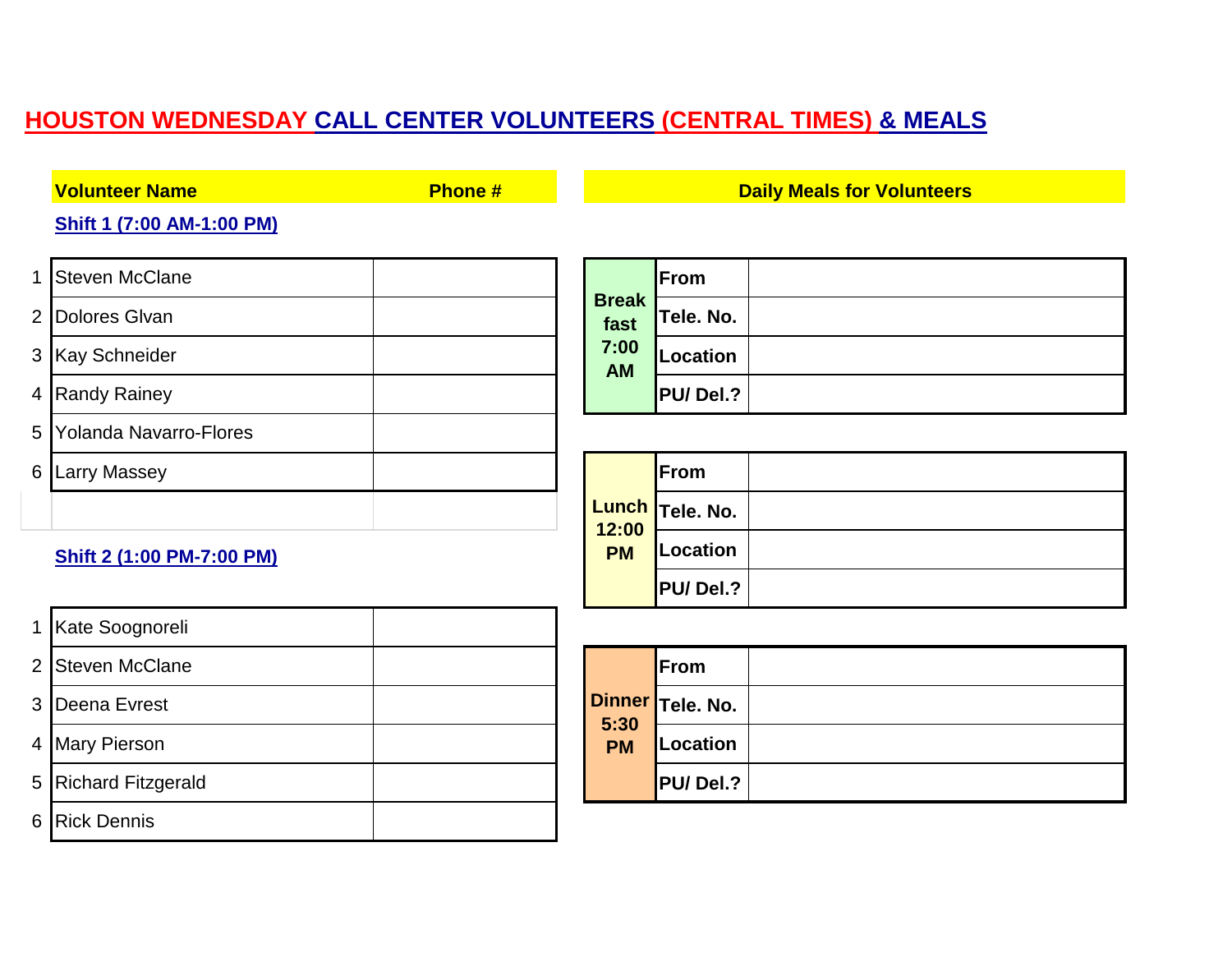## **WT - DC - SA THURSDAY CALL CENTER VOLUNTEERS (CENTRAL TIMES) & MEALS**

|                | Phone #<br><b>Volunteer Name</b>                    |  | <b>Daily Meals for Volunteers</b> |           |                    |           |
|----------------|-----------------------------------------------------|--|-----------------------------------|-----------|--------------------|-----------|
|                | Shift 1 (7:00 AM-1:00 PM)                           |  |                                   |           |                    |           |
|                | <b>Location</b>                                     |  |                                   |           | <b>DC</b>          | <b>WT</b> |
| $\mathbf 1$    |                                                     |  | <b>Break</b>                      | From      |                    |           |
| $\overline{2}$ |                                                     |  | fast                              | Tele. No. |                    |           |
| $\mathfrak{S}$ |                                                     |  | 7:00<br><b>AM</b>                 | Location  |                    |           |
| 4              |                                                     |  |                                   | PU/Del.?  |                    |           |
| 5              |                                                     |  |                                   |           | <b>DC</b>          | <b>WT</b> |
| $6\,$          |                                                     |  |                                   | From      |                    |           |
|                |                                                     |  | <b>Lunch</b><br>12:00             | Tele. No. |                    |           |
|                | <b>Shift 2 (1:00 PM-7:00 PM)</b><br><b>Location</b> |  |                                   | Location  |                    |           |
|                |                                                     |  |                                   | PU/Del.?  |                    |           |
| $\mathbf{1}$   | <b>SA</b>                                           |  |                                   |           | <b>San Antonio</b> | <b>WT</b> |
| $\overline{2}$ | <b>SA</b>                                           |  |                                   | From      |                    |           |
| $\mathbf{3}$   | <b>SA</b>                                           |  | <b>Dinner</b><br>5:30             | Tele. No. |                    |           |
| $\overline{4}$ | <b>SA</b>                                           |  | <b>PM</b>                         | Location  |                    |           |
| 5              | <b>WT</b>                                           |  |                                   | PU/Del.?  |                    |           |
| $\,6$          | <b>WT</b>                                           |  |                                   |           |                    |           |
| $\overline{7}$ | <b>WT</b>                                           |  |                                   |           |                    |           |